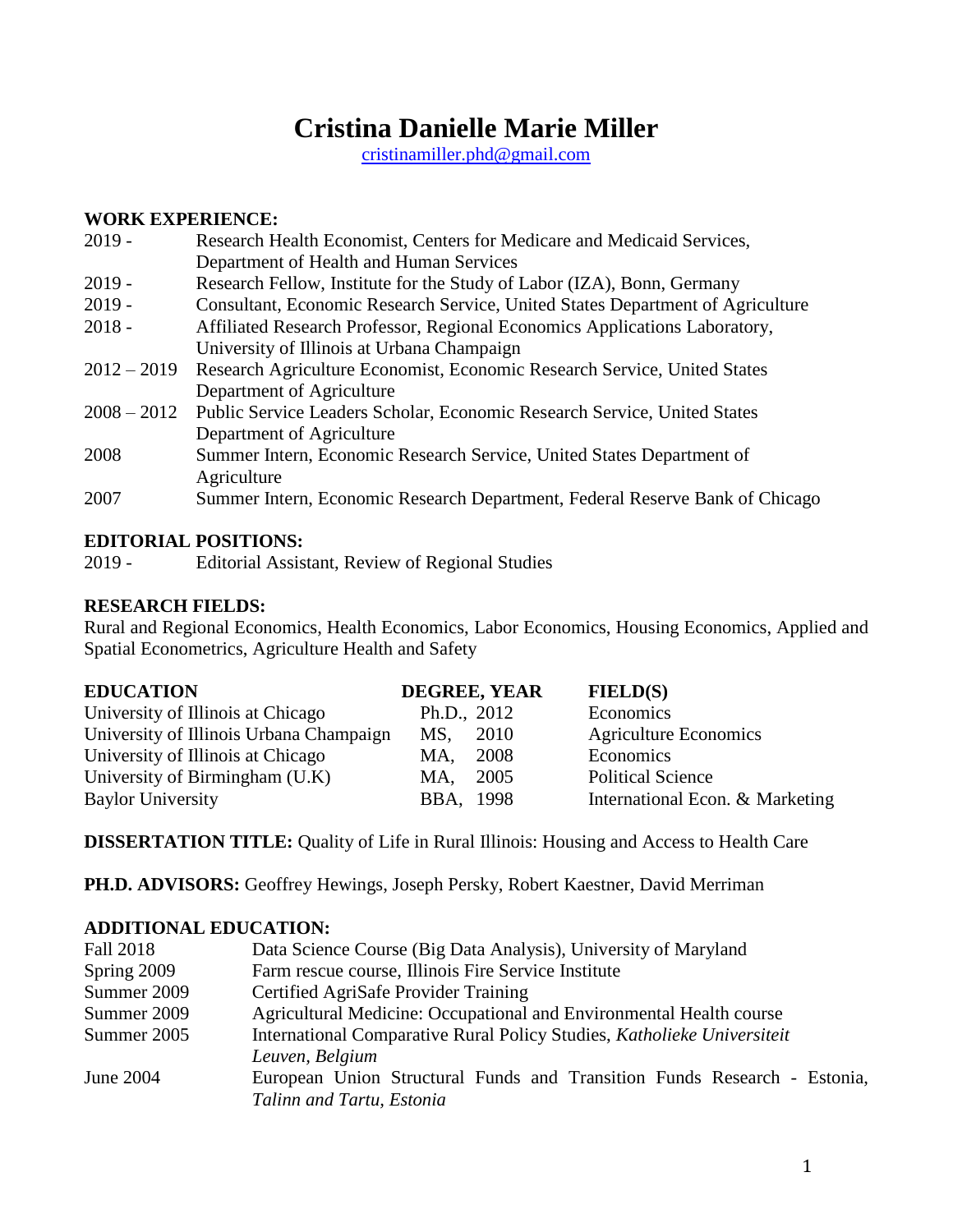| Spring 2004 | European Union and NATO Seminars (invited by Fulbright - Benelux)      |
|-------------|------------------------------------------------------------------------|
|             | Luxembourg, Brussels, Mons                                             |
| Summer 1007 | Baylor University International Business Seminars, Amsterdam, Cologne, |
|             | Munich, Innsbruck, Geneva, Paris and London                            |

#### **TEACHING EXPERIENCE:**

Fall 2015 Invited Lecturer (one class), NYU DC campus, Designed interactive class lesson on the housing crisis and Great Recession for honors economics students. Fall 2008 Teaching Assistant, UIUC Agriculture and Consumer Economics

#### **OTHER EXPERIENCE:**

| $2009 - 2012$ | Research Assistant, Illinois AgrAbility Project, UIUC, Robert Aherin       |
|---------------|----------------------------------------------------------------------------|
| $2008 - 2012$ | Affiliated Researcher, Regional Economics Applications Lab, UIUC, Geoffrey |
|               | Hewings                                                                    |
| $2006 - 2008$ | Graduate Assistant, UIC Campus Housing                                     |

#### **PUBLICATIONS:**

Vogel, S. **Miller, C.,** Ralston, K. (forthcoming). "SNAP Impacts on the Rural and Urban Economies in the Aftermath of the Great Recession", *Economic Research Report, US Department of Agriculture*.

Pender, J., Jo, Y., Todd, J., **Miller, C.** (2019). "The Impacts of Supplemental Nutrition Assistance Program Redemptions on County Level Employment", *Economic Research Report #263. US Department of Agriculture*.

**Miller, C.** (2018) Disabilities in the US Farm Population. *Amber Waves*.

**Miller, C.,** Aherin, R. (2018). "The Prevalence of Disabilities in the US Farm Population", *Journal of Agricultural Safety and Health,* 24(4).

**Miller, C.** (2018). Rural Healthcare Facilities Had Modest Job Growth, but No Measurable Employment Impact on Other Sectors. Amber Waves, 18-20. [https://www.ers.usda.gov/amber](https://www.ers.usda.gov/amber-waves/2018/januaryfebruary/rural-healthcare-facilities-had-modest-job-growth-but-no-measurable-employment-impact-on-other-sectors/)[waves/2018/januaryfebruary/rural-healthcare-facilities-had-modest-job-growth-but-no-measurable](https://www.ers.usda.gov/amber-waves/2018/januaryfebruary/rural-healthcare-facilities-had-modest-job-growth-but-no-measurable-employment-impact-on-other-sectors/)[employment-impact-on-other-sectors/](https://www.ers.usda.gov/amber-waves/2018/januaryfebruary/rural-healthcare-facilities-had-modest-job-growth-but-no-measurable-employment-impact-on-other-sectors/)

**Miller, C.,** Pender, J., Hertz, T. (2017). "Employment Spillover Effects of Rural Hospitals", *Economic Research Report #241, US Department of Agriculture.* 

#### **ONLINE PUBLICATIONS:**

**Miller, C.** (2018) [Employment in rural inpatient healthcare facilities was relatively more concentrated in](https://www.ers.usda.gov/data-products/chart-gallery/gallery/chart-detail/?chartId=87910)  [the Upper Midwest and Northern Great Plains,](https://www.ers.usda.gov/data-products/chart-gallery/gallery/chart-detail/?chartId=87910) Chart of Note, USDA. March 8. https://www.ers.usda.gov/data-products/chart-gallery/gallery/chart-detail/?chartId=87910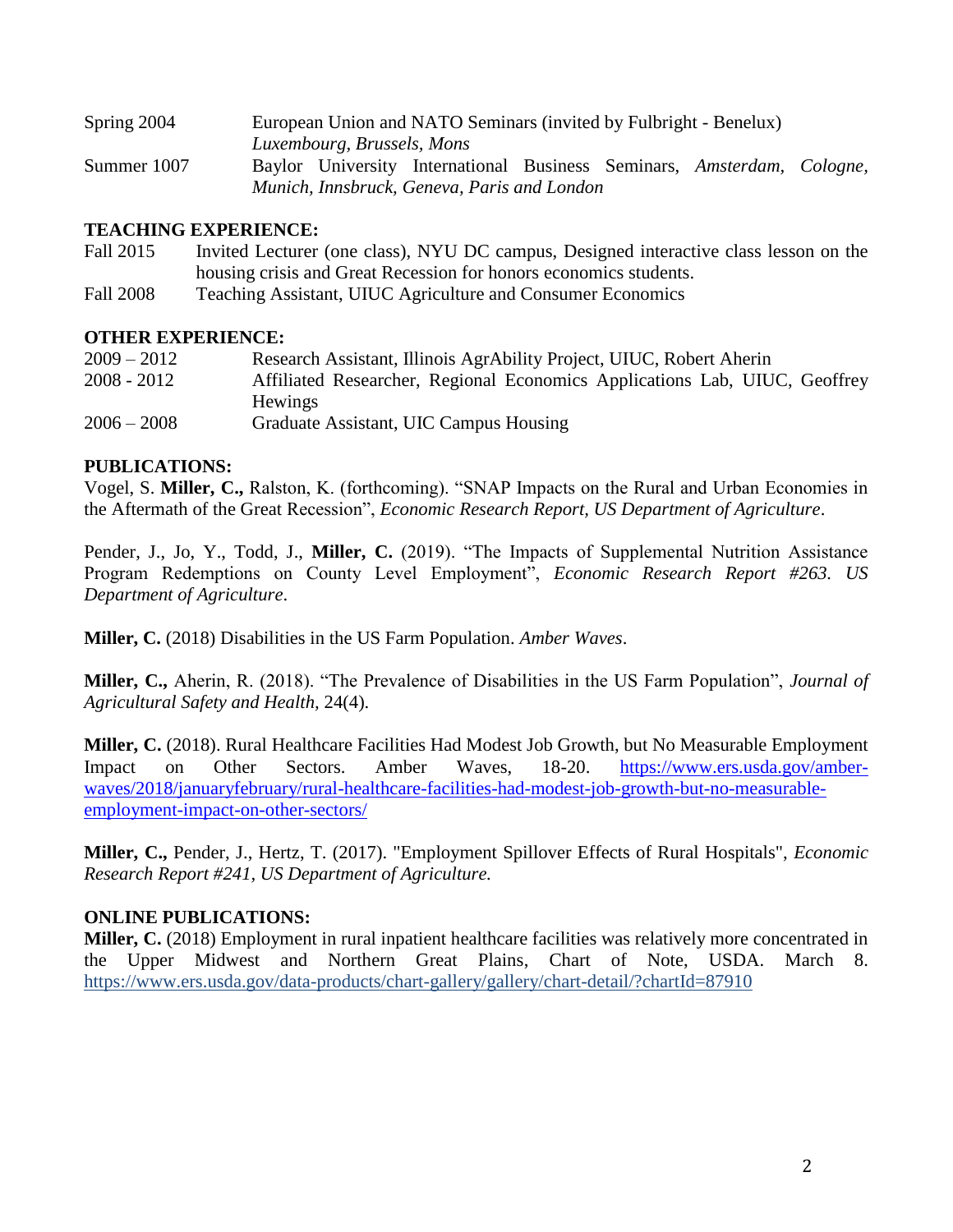**Miller, C.** *(*2018) Inpatient healthcare facilities had modest employment gains in rural areas, despite the effects of the Great Recession, Chart of Note, USDA. Dec 21. https://www.ers.usda.gov/amberwaves/2018/januaryfebruary/rural-healthcare-facilities-had-modest-job-growth-but-no-measurableemployment-impact-on-other-sectors/

**Miller, C.,** S. Nikaj, and J. Pender. "Impacts of Hospital Closures on Rural Housing Values in Illinois." 2015 AAEA & WAEA Joint Annual Meeting, July 26-28, San Francisco, California. No. 205546. Agricultural and Applied Economics Association & Western Agricultural Economics Association, 2015. https://ideas.repec.org/p/ags/aaea15/205546.html

**Miller, C.** Quality of Life in Rural Illinois: Housing and Access to Health Care. Diss. University of Illinois at Chicago, 2012.

**Miller, C**., et al. "Health Status of US Farmers and Ranchers: Using NHANES (1999-2004) to Determine Disability and Chronic Incidence of Disease." 2012 Dallas, Texas, July 29-August 1, 2012. American Society of Agricultural and Biological Engineers, 2012. https://elibrary.asabe.org/abstract.asp?aid=42139&t=2&redir=&redirType=

#### **WORKING PAPERS:**

"Rural hospital closure impacts on emergency mortality rates" (Lead author, with Carol Jones, Tim Parker, and Juan Tomas Sayago)

"Medicare Beneficiary Hospitalizations Outside of Hospital Referral Regions: Do we see patterns among raceial and ethnic groups, and by rurality?" (with Loida Tamayo and Luis Pons Perez)

#### **WORKS IN PROGRESS:**

"Farm and Rural Household Health Insurance" (with Dan Prager and Jim Williamson)

"Rural Hospital Closure Effects on Outmigration" (Lead author, with Juan Tomas Sayago)

"Impacts of Rural Hospital Closures on Housing Values" (Lead author)

"Changes in Rural Uninsured Rate Between 2010 and 2015" (Lead author, with Danielle Rhen)

#### **RESEARCH GRANTS:**

| 2019      | Research Grant, USDA ERS, (John Pender, PI) \$25,000             |
|-----------|------------------------------------------------------------------|
| 2014-2018 | Innovative Research Grant, USDA ERS, (John Pender, PI) \$300,000 |
| 2003-2004 | Fulbright Full Research Grant to Germany, Universitaet zu Koeln  |

# **FELLOWSHIPS AND AWARDS:**

|               | 2013 – 2014 National Rural Health Association, Rural Health Fellow          |
|---------------|-----------------------------------------------------------------------------|
|               | $2009 - 2012$ NIH – NIOSH Fellowship in Ag Health and Safety                |
|               | 2008 – 2012 USDA Public Service Leaders Scholarship                         |
| 2008          | Distinguished Graduate Assistant, Regional Economics Applications Lab, UIUC |
| $1995 - 1998$ | Full Athletic Scholarship (Golf), Baylor University                         |
| 1994          | Full Athletic Scholarship (Golf), University of Alabama                     |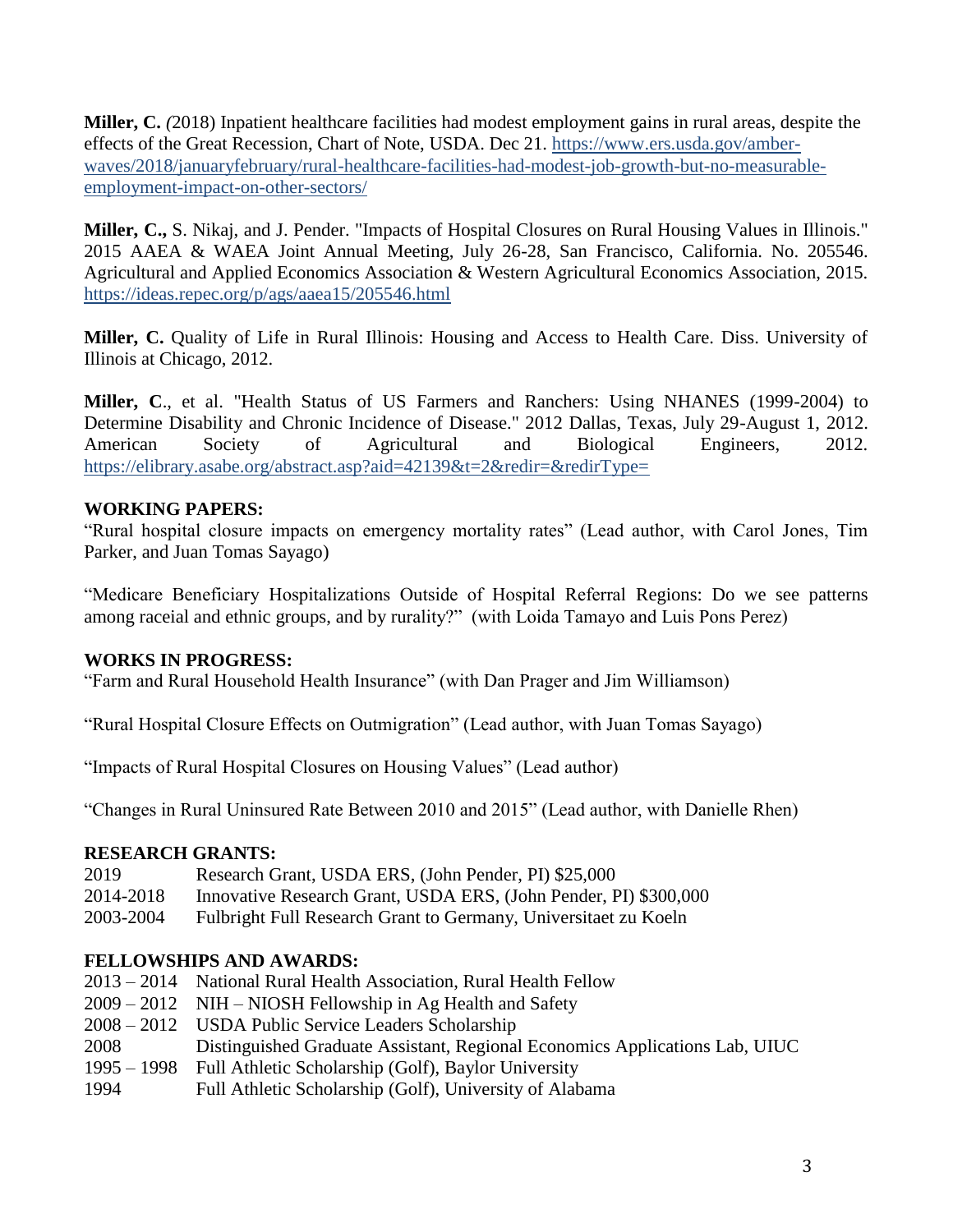**MENTORING/ADVISING:** Chloe Gagin, IRS; Young Jo, USDA ERS; Loida Tamayo, Texas A&M; Attila Kiss, George Mason University; Allison McCarty, Salisbury University; Meghan Azevedo, UNLV; Dymphna Menendez, California State Fullerton

## **PROFESSIONAL MEMBERSHIPS:**

**Current -** Society of Government Economists *(Board Member, Conference Chair)*, American Economic Association, North American Regional Science Council, Southern Regional Science Association, Federal Interagency R Users Group

**Past –** National Rural Health Association, Agriculture and Applied Economics Association, National Institute of Farm Safety, American Society of Agricultural and Biological Engineers, International Society for Agricultural Safety and Health, Fulbright Alumni Association – Chicago, Chicago Association of Business Economists, National Association of Business Economists, National Economists Club

**JOURNAL REFEREE:** International Journal of Health Policy and Management; Health Affairs; Journal of Applied and Agriculture Economics, Journal of Agricultural Safety and Health; Journal of Agromedicine; Journal of Rural Health; Choices Magazine

**CONFERENCE PROGRAM SERVICE:** Agriculture and Applied Economics Association Annual Conference, Allied Social Science Association Annual Conference, Society of Government Economists Annual Conference, North American Regional Science Council Annual Conference

## **CONFERENCE PRESENTATIONS:**

- North American Regional Science Meeting, Pittsburgh, PA, November 13-16, 2019.
- Society for Government Economists Annual Conference, Washington, DC, April 5, 2019.
- North American Regional Science Meeting, Vancouver, Canada, November 8-11, 2017.
- AAEA Meeting, July 2017, Chicago, IL.
- North American Regional Science Meeting on November 9-12, 2016, Minneapolis, MN.
- Southern Regional Science Association, Arlington, VA, March 31-April 2, 2016.
- Agriculture and Applied Economics Association, San Francisco, CA, July 26-28, 2015.
- Agriculture and Applied Economics Association Annual Meeting, San Francisco, CA, July 26-28, 2015; USDA Brown Bag Seminar July 15, 2015
- North American Regional Science Conference, Bethesda, MD, November 12-14, 2014
- National Rural Health Association Policy Institute, Washington DC, Feb 3, 2014
- Agriculture and Applied Economics Association Annual Meeting Invited Paper Session, Washington DC, Aug 4, 2013; USDA RRED Brown Bag Seminar, July 31, 2013
- International Society of Agricultural Safety and Health, June 23, 2013
- National Rural Health Association Annual Conference, May 7, 2013
- Southern Regional Science Association Conference, April 4, 2013
- American Society of Agricultural and Biological Engineers, Aug 1, 2012
- Regional, Population and Health Economics Summit, April 13, 2012
- North American Regional Science Conference, Nov 10, 2011